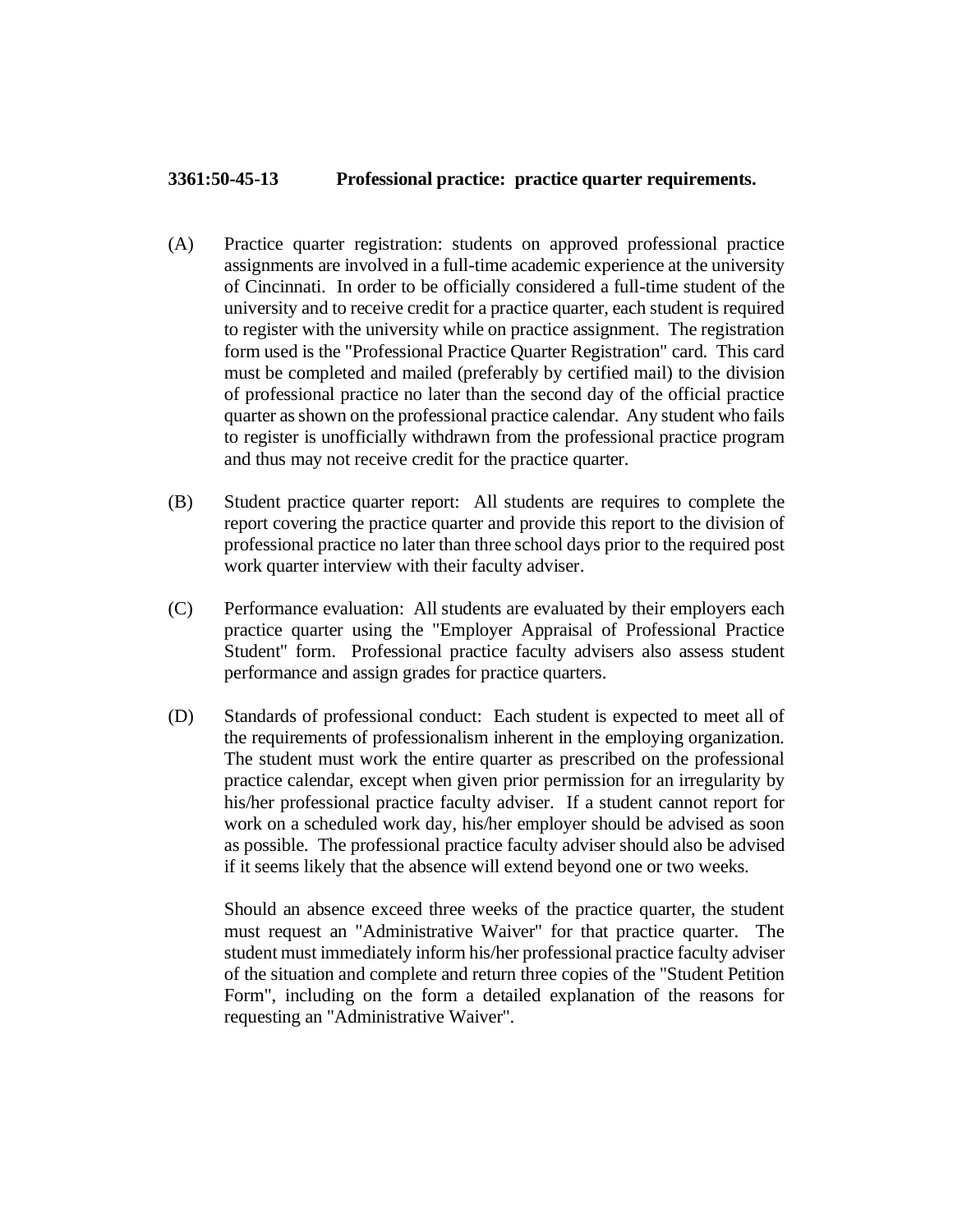Students observe only company holidays, not university holidays or vacations, while on their practice assignments. If a student spends all or a material part of a practice quarter in activities other than working on an approved practice assignment with an employer participating in the program, or substantially fails to meet the published standards of conduct for the practice quarter, the student will receive an "Administrative Waiver" or an "Administrative Waiver with Prejudice" for that quarter.

(1) An "Administrative Waiver" has no detrimental effect on the student's certification. This designation is utilized when the student is unable to secure or complete an appropriate practice assignment through no fault of his/her own, such a failure to secure an appropriate assignment due to the economy after all reasonable efforts, termination of an assignment for reasons other than performance, illness for such a period of time as to negate the educational value of a practice period, participation in a "ROTC Summer Training Unit" or any other situation where a penalty regarding certification would be inequitable in the judgment of the professional practice faculty adviser and the division of professional practice's professional standards review committee.

(2) An "Administrative Waiver With Prejudice" will result in the loss of one scheduled practice quarter in relation to certification. This designation is utilized when the student is unable to secure or complete an appropriate practice assignment due to failure or refusal to comply with his/her responsibilities for the practice quarter, such as personal restrictions as to geographic location, section availability, salary level, or because of violations of published standards of conduct for the practice quarter. This action recommended by the professional practice faculty adviser could be coupled with professional practice and/or college academic sanctions such as probation, suspension, etc. The university of Cincinnati student code of conduct is applicable to students while on professional practice assignments.

(E) Academic quarter interviews: During the academic quarter following a practice quarter, each student is required to schedule and complete an individual interview with his/her professional practice faculty adviser.